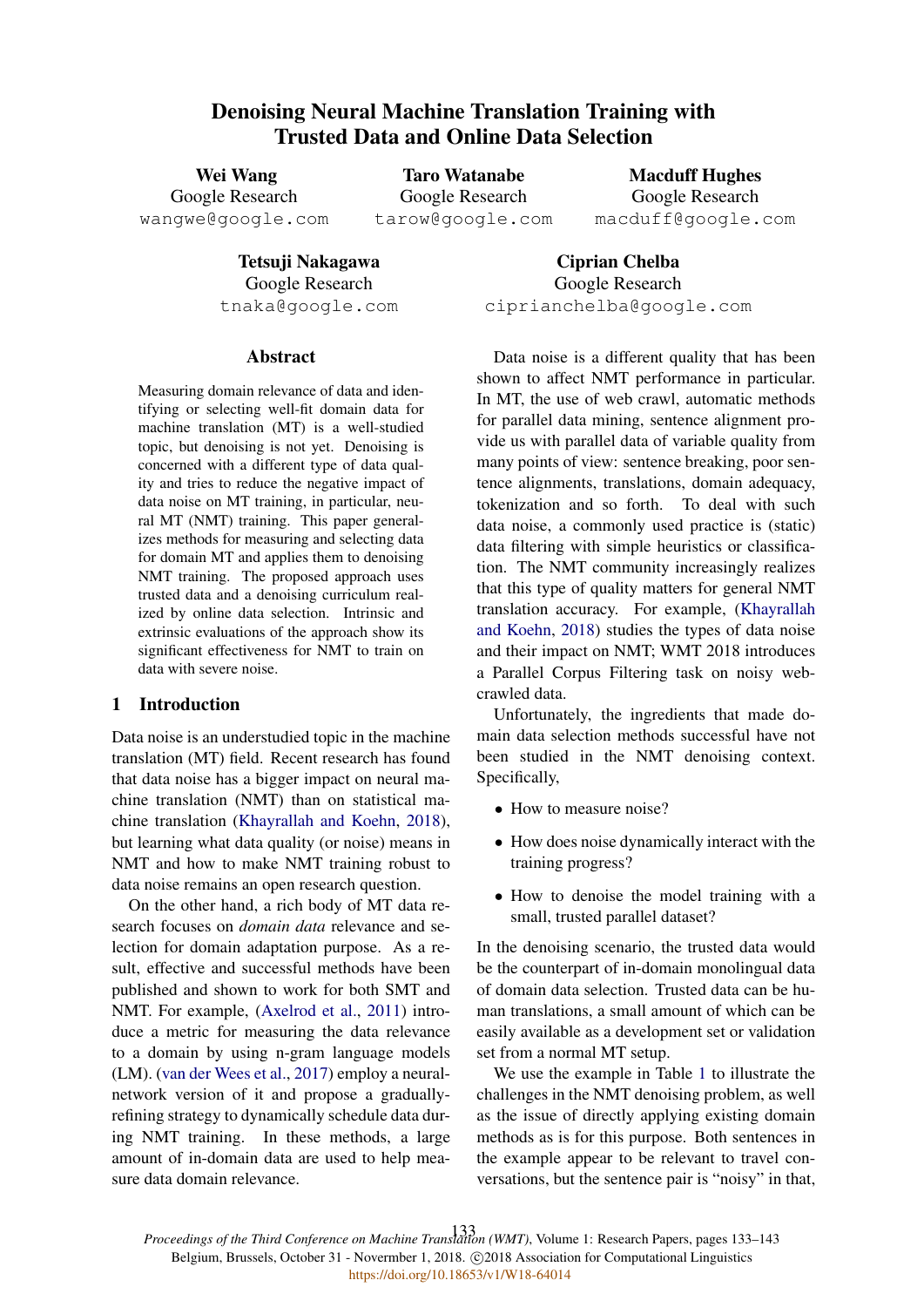| zh                            | gongche zhan zai nali? |  |                                    |
|-------------------------------|------------------------|--|------------------------------------|
| $zh-gloss$ bus stop is where? |                        |  |                                    |
| en                            |                        |  | Where is the bus stop? For bus 81. |

Table 1: A noisy sentence pair.

a part of the English sentence does not align to anything on the Chinese side, yet the pair contains some translation and the sentences are fluent. An LM-based domain-data selection method would generally treat it as a suitable domain example for building a travel NMT model and may not consider this noise.

A simple data filtering method based on length or a bilingual dictionary can easily filter it, but, intuitively, the example may still be useful for training the NMT model, especially in a data-scarce scenario – the Chinese sentence and the first half of the English sentence are still a translation pair. This suggests the subtlety in identifying noisy data for MT – It is not a simple binary problem: Some training samples may be partially useful to training a model, and their usefulness may also change as training progresses.

An NMT model alone may be incapable of identifying noise. Under a conditional seq2seq NMT model that translates Chinese into English, a word, e.g., 81, in the extra English fragment may receive a low probability (or a high loss), but that could as well mean that is hard but still correct translation. Here is then where the trusted data can play a role – It can help produce a (slightly) better model for the first model to compare against to be able to distinguish informative hard examples from harmful noisy ones.

In this paper, we propose an approach to denoising online NMT training. It uses a small amount of trusted data to help models measure noise in a sentence pair. The noise is defined based on comparison between a pair of a noisy NMT model and another, slightly denoised NMT model, inspired by the contrastive in-domain LM vs out-of-domain LM idea. It employs online data selection to sort sentence pairs by noise level so that the model is trained on gradually noise-reduced data batches. We show that language model based domain data selection method as is does not work well whereas the proposed approach is quite effective in denoising NMT training.

### 2 Related Research

One line of research that is related to our work is data selection for machine translation. It has been mostly studied in the domain adaptation context. Under this context, a popular metric to measure domain relevance of data is based on cross entropy difference (CED) between an in-domain and an out-of-domain language models. For example, (Moore and Lewis, 2010) selects LM training data with CED according to an in-domain LM and a generic LM. (Axelrod et al., 2011) propose the contrastive data selection idea to select parallel domain data. It ranks data by the bilingual CED that is computed, for each language, with a generic n-gram LM and a domain one. Even more recently, (van der Wees et al., 2017) employ a neural-network version of it along with a dynamic data selection idea and achieve better domain data selection outcome. (Mansour et al., 2011) compute the CED using IBM translation Model 1 and achieve the best domain data selection/filtering effect for SMT combined with LM selection; The case of partial or misalignments with a bilingual scoring mechanism rather than LMs is also discussed.

Another effective method to distinguish domain relevance is to build a classifier. A small amount of trusted parallel data is used in classifier training. For example, (Chen and Huang, 2016) use semisupervised convolutional neural networks (CNNs) as LMs to select domain data. Trusted data is used to adapt the classifier/selector. (Chen et al., 2016) introduce a bilingual data selection method that uses CNNs on bitokens; The method uses parallel trusted data and is targeted at selecting data to improve SMT; In addition to domain relevance, the work also examines its noise-screening capability; The method is tried on NMT and does not seem to improve.

Previous work on domain data selection has shown that the order in which data are scheduled matters a lot for NMT training, a research that is relevant to curriculum learning (Bengio et al., 2009) in machine learning literature. (van der Wees et al., 2017) show the effectiveness of a nice "gradually-refining" dynamic data schedule. (Sajjad et al., 2017) find the usefulness of a similar idea, called model stacking for NMT domain adaptation. Data ordering could be viewed as a way of data weighting, which can be also done by example weighting/mixing, e.g., (Wang et al.,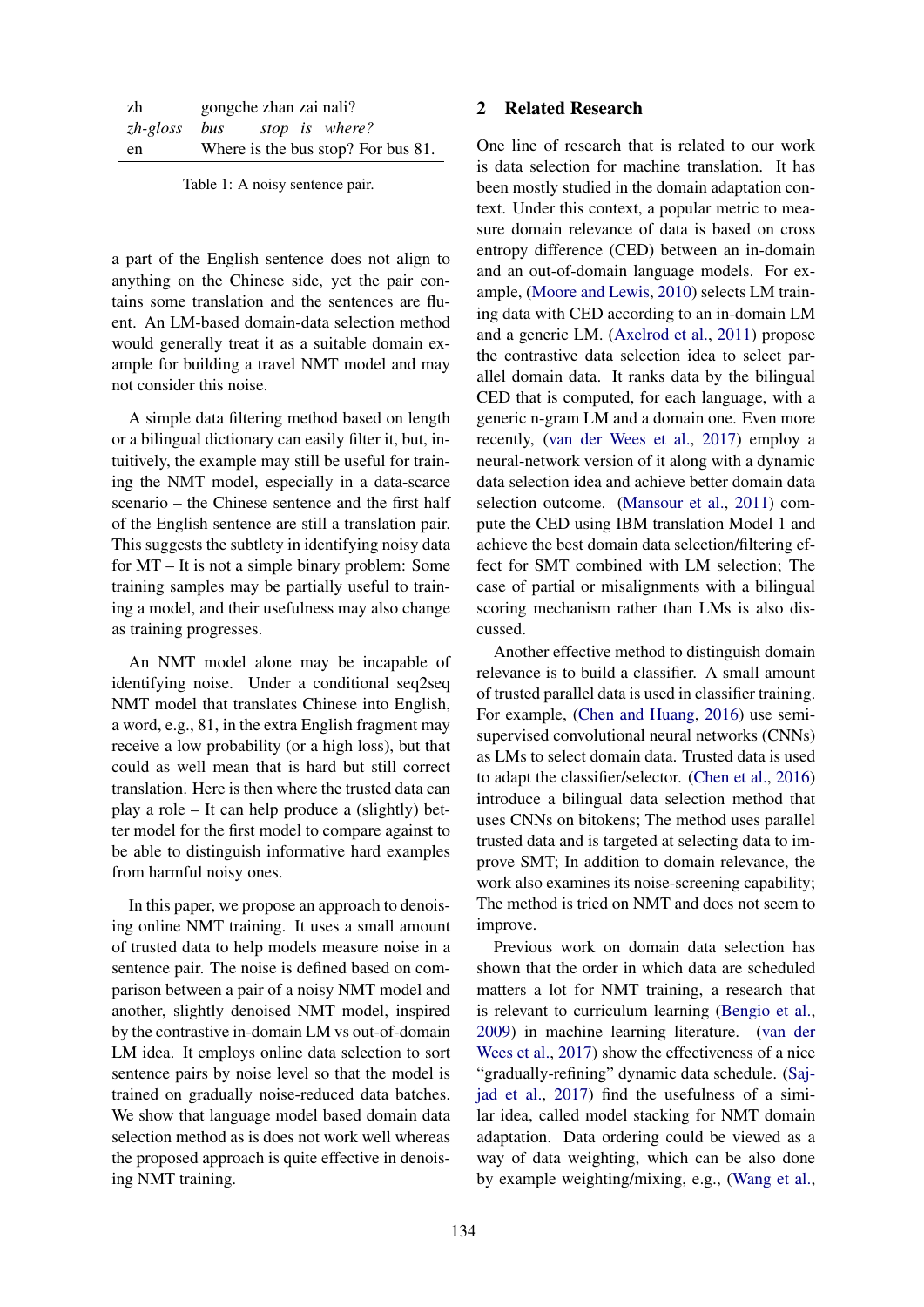2017; Britz et al., 2017; Matsoukas et al., 2009). In the context of denoising, the quality that the ordering uses would be the amount of noise in a sentence pair, not (only) how much the data fits the domain of interest.

SMT models tend to be fairly robust to data noise and denoising in SMT seems to have been a lightly studied topic. For example, (Mediani, 2017) uses a small, clean seed corpus and designs classifier filter to identify noisy data with lexical features; and also there is a nice list of works accumulated over years, compiled on the SMT Research Survey Wiki<sup>1</sup>.

The importance of NMT denoising has been increasingly realized. (Khayrallah and Koehn, 2018) study the impact of five types of artificial noise in parallel data on NMT training and find that NMT is less robust to data noise. (Vyas et al., 2018) select well-translated examples by identifying semantic divergences in parallel data. (Lample et al., 2017) bootstrap backtranslations with a denoising loss term, in an unsupervised NMT context. Label noise is also a generally studied topic, e.g., (Natarajan et al., 2013).

In a sense, our approach is an application of active learning (Settles, 2010). Active learning is usually employed for the model to interactively choose novel examples to obtain labels for further training a given model. In our case we use the idea to select the already labeled data that the model finds useful at a given point during training. The usefulness signal is guided by a small trusted dataset.

# 3 Online NMT Training

We usually train NMT models with online optimization, e.g., stochastic gradient descent. At a time step t, we have an NMT model  $p(y|x; \theta_t)$ translating from sentence  $x$  to  $y$  with parameterization  $\theta_t$ . The model choice could be, for example, RNN-based (Wu et al., 2016), CNNbased (Gehring et al., 2017), Transformer model (Vaswani et al., 2017) or RNMT+ (Chen et al., 2018). To move  $p(y|x; \theta_t)$  to next step,  $t + 1$ , a *random* data batch  $b_t$  is normally used to compute the cross entropy loss. The prediction accuracy of  $p(y|x; \theta_t)$  does not depend on the data of this batch alone, but on all data the model has seen so far.

### 4 The Denoising Problem

The problem we address in the paper is as follows. We have a large, noisy, mixed-domain dataset  $\overline{D}$ whose size is on the order of hundreds of millions of sentence pairs or larger. An NMT model trained on this noisy data may suffer from low translation accuracy or severe translation errors. We also have a small trusted dataset  $\widehat{D}$  consisting of several thousand sentence pairs or even less. We address the denoising scenario where the trust fraction  $|\overline{D}|/|\overline{D}| \ll 1$  ( $|\overline{D}|$  being the size of  $\overline{D}$ ).

Trusted data can be human translations or any other source of parallel data of higher quality than the translations produced by our model. The trusted data we use in experiments contains noise, too. We think that, for the trusted data to improve, it needs to be stronger than the translation quality from the model we are improving, and as we will show, we define the noise level of a sentence pair relative to a model.

We are concerned with a method for selecting noise-reduced data batches to train the NMT model using online training. The trusted data is used to help measure data noise in a sentence pair. Training data is digested by training in terms of (cross entropy) loss, thus selecting noise-reduced sentence pairs to train on would be equivalent to denoising the training loss term (thus the training process).

### 5 Our Approach

We first define how to measure noise with the help of the small trusted dataset. Then we use it to control the schedule of the data batches to train the NMT model.

### 5.1 Incremental denoising with trusted data

Given a model  $p(y|x; \theta)$  trained on noisy data D, a practical way to denoise it with a small amount of trusted data  $\hat{D}$  would be to simply fine-tune the model on the trusted data, considering that a small trusted dataset alone is not enough to reliably train an NMT model from scratch. Fine-tuning has been used in NMT domain adaptation to adapt an existing NMT model on a small amount of indomain data, for example, in (van der Wees et al., 2017). We hypothesize that it would be effective for denoising, too, which will be verified by our experiments.

To facilitate the introduction of our denoising method, we introduce a *denoise* function that de-

<sup>1</sup>http://www.statmt.org/survey/Topic/ CorpusCleaning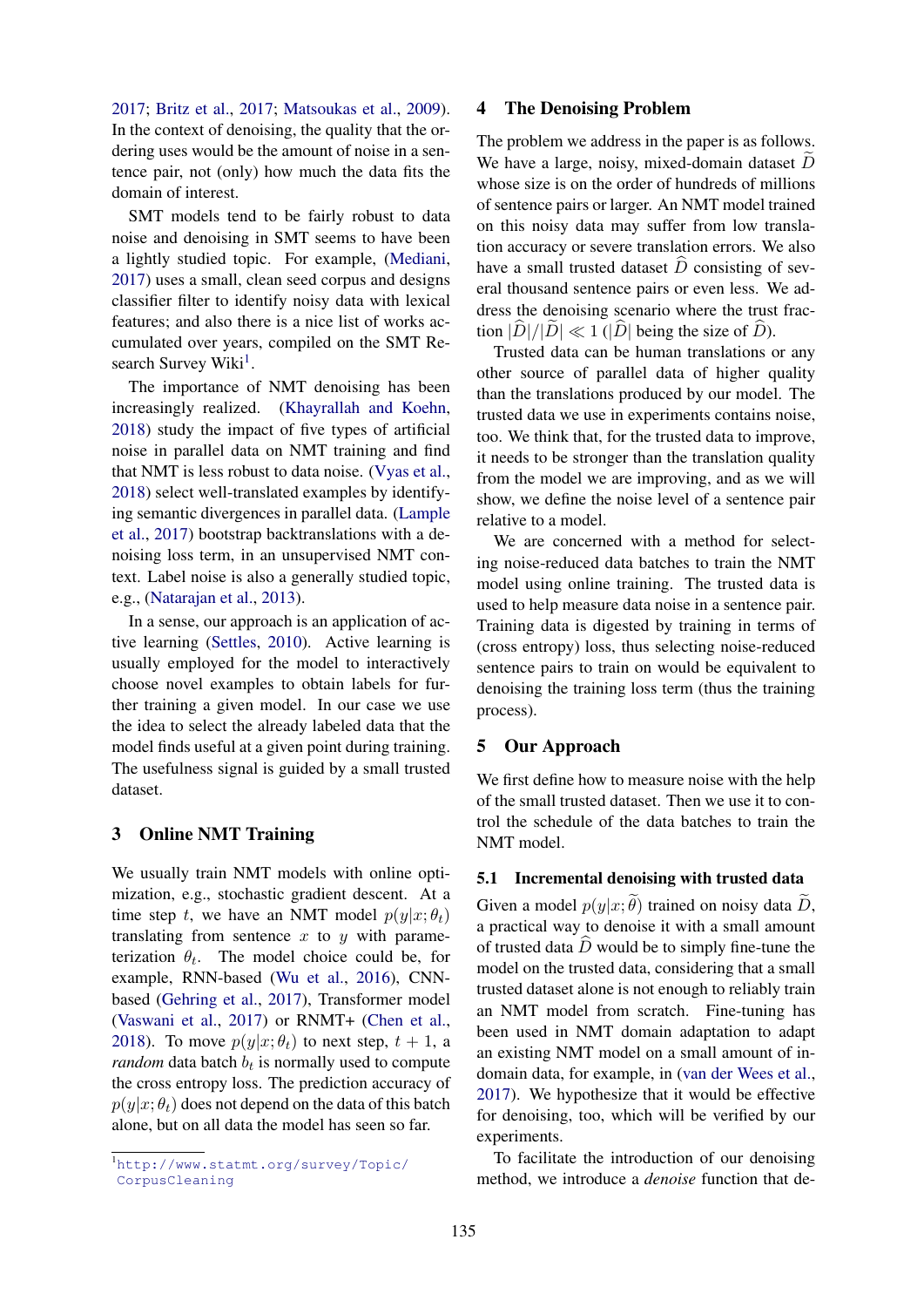noises a model,  $p(y|x; \tilde{\theta})$ , on the trusted data  $\tilde{D}$  by fune-tuning:

$$
p(y|x; \widehat{\theta}) = \text{denoise}\left(p(y|x; \widetilde{\theta}), \widehat{D}\right) \quad (1)
$$

Eq 1 represents that model  $p(y|x; \tilde{\theta})$  with initial parameterization  $\ddot{\theta}$  is fine-tuned on the trusted data D to yield a denoised model,  $p(y|x; \hat{\theta})$ . With a small trusted dataset, the fine-tuning may take a small number of training steps.

### 5.2 Definition of data noise

MT training samples can be noisy in many ways, and different types of noise might have different impact on NMT. Furthermore, human's definition of data noise may not be completely consistent with NMT model's perspective. Therefore, instead of defining noise in these aspects, we simply use model probabilities and rely on the quality of the trusted data. After all, data needs to be ingested by model training via (cross-entropy) loss.

Supposed we are given a *noisy model*,  $p(y|x, \theta)$ , that has been trained on noisy data and a *denoised model*,  $p(y|x, \hat{\theta})$ , obtained by Eq 1, with the denoised model being a slightly more accurate probability distribution than the noisy version. For a sentence pair  $(x, y)$  of a source sentence x and its target translation  $y$ , we can compute its "noisy logprob" under the noisy model:

$$
L_{p(y|x,\tilde{\theta})} = \log p(y|x,\theta) \tag{2}
$$

We can also compute its "denoised logprob" under the denoised model:

$$
L_{p(y|x,\hat{\theta})} = \log p(y|x,\theta) \tag{3}
$$

We then define the noise level of a sentence pair  $(x, y)$  as the difference of a noisy model score over a denoised model score:

$$
\text{noise}(x, y; \tilde{\theta}, \hat{\theta}) = L_{p(y|x; \tilde{\theta}_t)} - L_{p(y|x; \hat{\theta}_t)}(4)
$$

The noise level of a sentence pair is the sum of the per-word noise over all the target words (under conditional translation models). Noise $(x, y; \tilde{\theta}, \tilde{\theta})$ could also be normalized by the length of sentence y empirically. The bigger noise $(x, y; \theta, \theta)$ is, the higher noise level the sentence pair has. A negative value of noise $(x, y; \theta, \theta)$  means that the sentence pair has more information to learn from (cleaner).

The noise in a sentence pair is defined in terms of the comparison between two models: the noisy model,  $\hat{\theta}$ , and the denoised model,  $\hat{\theta}$ . Under this definition, noise is relative – A sentence pair could have negative noise $(x, y; \hat{\theta}, \hat{\theta})$  (not noise) for weeker models (i.e., an earlier checkpoint of  $\theta$  in an NMT training), but could become noisy (positive value) for stronger models (i.e., a later checkpoint of  $\theta$ ). This would address one of the issues we illustrated in Section 1 with the example in Table 1.

Notice that this definition of noise is a generalization of the bilingual cross-entropy difference (CED) defined and used in (Axelrod et al., 2011; van der Wees et al., 2017) to measure domain relevance of a sentence pair. We use seq2seq NMT models to directly model a sentence pair, while previous works use language models to model monolingual sentences independently. A language model corresponds just to the decoder component of a translation model and thus cannot model the translation quality. The lack of the encoder component (thus translation) makes the LM-based method unsuitable for denoising, as we show in experiments. Additionally, we use a small, bilingual trusted dataset (semi-supervision) rather than lots of in-domain data (heavier supervision).

#### 5.3 Denoising by online data selection

### 5.3.1 The idea

Our main idea for online denoising of NMT training is to train an NMT model on a progressivelydenoised curriculum (data batches). As a result, the entire training becomes a continuous fine-tuning. We realize the denoising curriculum through dynamic data selection to "anneal" the noise level in data batches over training steps. Therefore, our method tries to control the way how noise dynamically interacts with training loss by data selection, instead of directly altering perexample loss. The assumption is that  $D$  contains good examples to select, which is usally true with a big enough training dataset  $D$ .

More concretely, at each step with an initial (potentially still noisy) model,  $p(y|x; \tilde{\theta}_t)$ , the method denoises it (by Eq 1) with the trusted data  $\hat{D}$  into a slightly better model  $p(y|x; \hat{\theta}_t)$  for that step. With this pair of noisy and denoised models, we then compute noise scores for examples in a buffer  $\widetilde{B}_{t}^{\text{random}}$  that is randomly drawn from  $\widetilde{D}$  per step and maintained during training. We sort the noise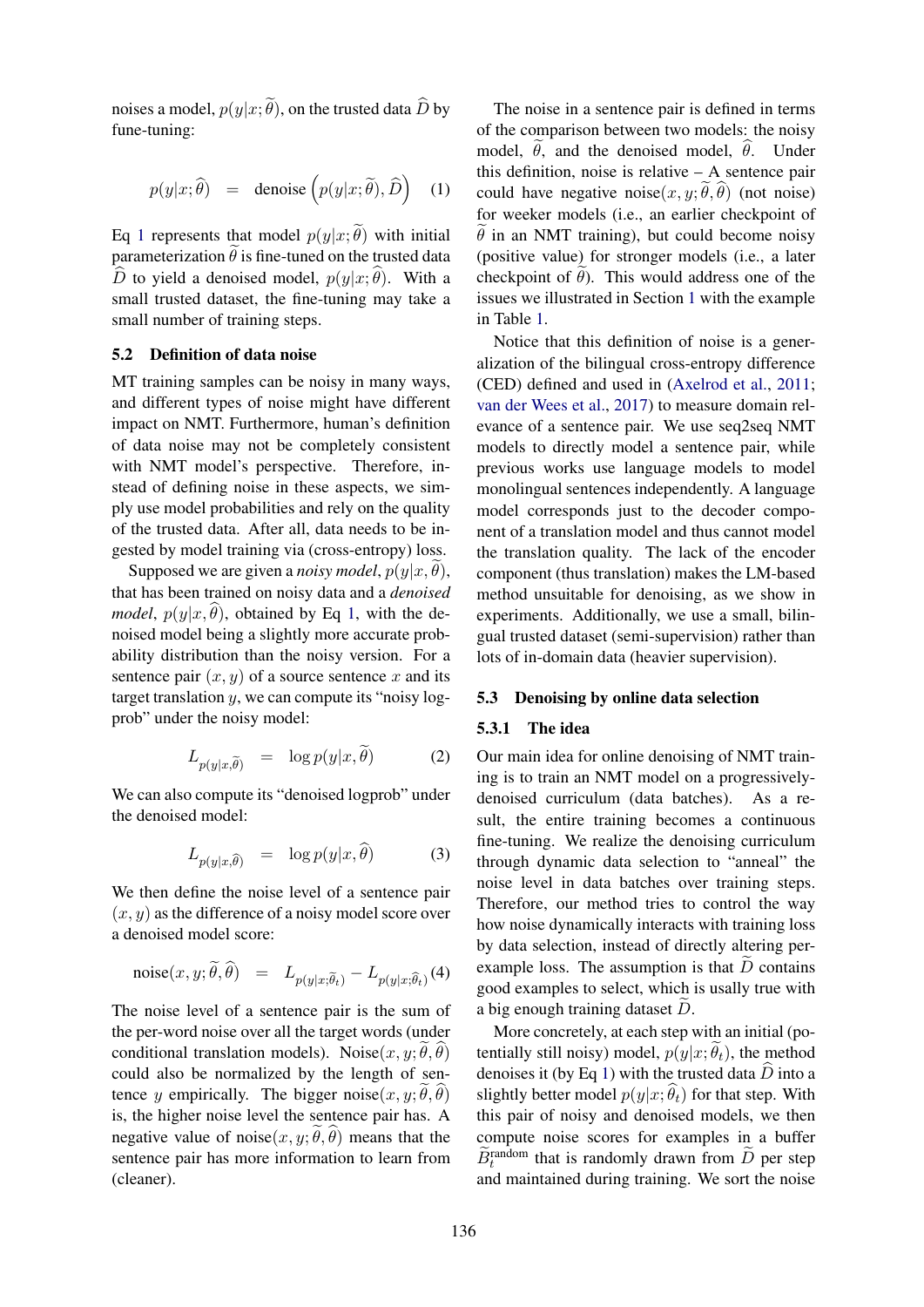Algorithm 1: Denoising NMT training with trusted data and online data selection.

- 1: **Input:** Noisy data  $\overline{D}$ , trusted data  $\overline{D}$
- 2: Output: A denoised, better model
- 3:  $t = 0$ ; Randomly initialize  $\theta_0$ .
- 4: while  $t < T$  do
- 5:  $p(y|x; \hat{\theta}_t) \leftarrow \text{denoise}(p(y|x; \hat{\theta}_t), \hat{D}).$ <br>6: Randomly draw  $\widetilde{B}_t^{\text{random}}$  from  $\widetilde{D}$ .
- 6: Randomly draw  $\widetilde{B}_t^{\text{random}}$  from  $\widetilde{D}_t$
- 7: Compute noise for examples in  $\widetilde{B}_t^{\text{random}}$  by Eq 4.
- 8: Sort  $\widetilde{B}_t^{\text{random}}$  by noise scores.
- 9: Sample  $b_t$  from top  $r_t$  of above sorted buffer.
- 10: Train  $p(y|x; \theta_t)$  on  $b_t$  to produce new model  $p(y|x; \theta_{t+1})$ .
- 11: Discard the denoised model  $p(y|x; \hat{\theta}_t)$ .<br>12:  $t \leftarrow t + 1$ .

 $t \leftarrow t + 1.$ 

13: end while

scores. The final, actual data batch  $b_t$  is then randomly sampled from the top  $r_t$  portion of  $B_t^{\text{random}}$ based on the sorted scores, where  $r_t$ , called se*lection ratio*, is increasingly tightened. Averaged noise level of examples in the top  $r_t$  portion expects to become less over time. As a result, the data batches  $b_t$ 's that are actually fed to train the final model are gradually denoised. Algorithm 1 summarizes the idea. It is worth pointing out that this denoising method is realized by a bootstrapping process, in which,  $\theta_t$  and  $\theta_t$  iteratively bootstrap each other by interacting with the trusted data and selected denoised data.

We choose to use the following exponential decaying function for selection ratio,  $r_t$ , to anneal data noise by data selection<sup>2</sup>:

$$
r_t = 0.5^{t/H} \tag{5}
$$

It keeps decreasing/tightening over time  $t$ . The entire training thus becomes a continuous fine-tuning process, in a self-paced learning (Kumar et al., 2010) fashion.

In Equation 5,  $H$  is a hyper-parameter controlling the decaying pace: It halves  $r_t$  every H steps. For instance,  $H = 10^6$  means that, at step 1 million, data batch  $b_t$  will be drawn from the top-50% out of sorted buffer.

In practice, it may be desirable to set a floor value for  $r_t$  (e.g., 0.2) to avoid potential selection bias.  $B_t^{\text{random}}$  needs also to be big enough such that there are enough examples in the top  $r_t$  range to select from to form the final training batch  $b_t$ , which is usally a constant size – It needs to contain at least  $|b_t|/r_{\text{floor}}$  examples.

The noise annealing is inspired by (van der Wees et al., 2017), but we anneal data quality at per step to make the approach more friendly to NMT online optimization, instead of per data epoch. Compared to static selection, the noise annealing idea also makes every training example useful, by digesting noisy examples earlier and fine-tuning on good-quality examples later on.

Note that there are two reasons that this process does not overfit on the trusted data, even though it is kept being used to denoise the initial model at every step. First, the noisy model,  $p(y|x; \theta)$ being trained over steps is never trained on the trusted data – It is the denoised model,  $p(y|x; \theta)$ , that is trained on it and then gets discarded at the end of that step. Second, the online data selection progressively anneals from noisy examples to less noisy ones, instead of greedily keeping selecting out of the least noisy examples.

### 5.3.2 Data selection per-step overhead

Compared to normal NMT training, there is a perstep data selection overhead in Algorithm 1. The overhead includes (1) training the denoised model on a small trusted dataset, which requires a small number of training steps; and (2) scoring all examples in the random buffer  $B_t^{\text{random}}$  with both the noisy model and the denoised model. Both cases will in general depend on model size, but will probably depend even more on model type and configuration.

### 5.3.3 Lightweight implementation

We make Algorithm 1 more lightweight by decoupling model training from example noise scoring: We score all examples in  $\overline{D}$  offline and use scores for online data selection.

Algorithm 2 shows the details of this idea. To enable offline scoring, we train the noisy model and the denoised model prior to the final, target training, on the noisy data  $\widetilde{D}$  and the trusted data  $\hat{D}$ , respectively. We then use this pair of models to score all examples in  $D$  and save the scores. In target model training, the example are retrieved into the buffer with scores, without the need of com-

<sup>&</sup>lt;sup>2</sup>We simply use one of the ways to anneal learning rate as the decaying function to anneal training data selection.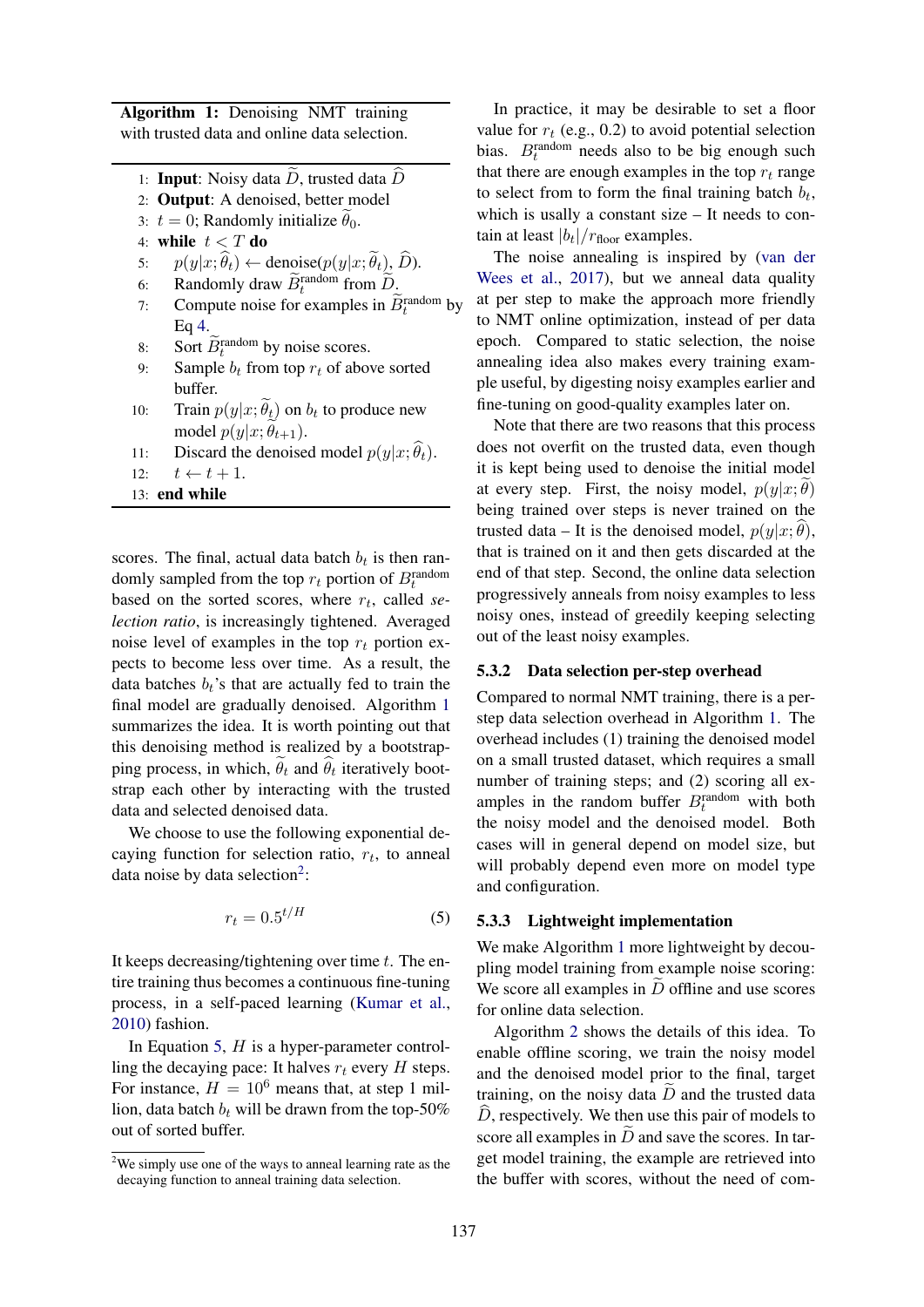Algorithm 2: Lightweight implementation of Algorithm 1. Actually used in experiments.

- 1: **Input**: Noisy data  $\widetilde{D}$ , trusted data  $\widehat{D}$
- 2: Output: A denoised, better model with learned parameters Θ.
- 3: Train  $p(y|x; \tilde{\theta})$  with small  $\tilde{\theta}$  on  $\tilde{D}$ .
- 4:  $p(y|x; \widehat{\theta}) \leftarrow$  denoise  $(p(y|x; \widetilde{\theta}); \widehat{D})$ .
- 5: Score  $\widetilde{D}$  with  $\widetilde{\theta}$  and  $\widehat{\theta}$  by Eq 4.
- 6:  $t = 0$ ; Randomly initialize  $\Theta_0$ .
- 7: while  $t < T$  do
- 8: Randomly sample  $\widetilde{B}_t^{\text{random}}$  from  $\widetilde{D}$ .
- 9: Sort  $\widetilde{B}_t^{\text{random}}$  by offline-computed noise scores.
- 10: Sample  $b_t$  from top  $r_t$  of above sorted buffer.
- 11: Train  $p(y|x; \Theta_t)$  on  $b_t$  to produce new model  $p(y|x; \widetilde{\Theta}_{t+1})$ .
- 12:  $t \leftarrow t + 1$ .
- 13: end while

puting on the fly. Then the remaining is similar to Algorithm 1. This effectively turns the per-step data selection overhead in Algorithm 1 into constant overhead.

We can also use smaller parameterization for the noisy model and denoised model than the target model. This may not affect their noisediscerning capability as long as they are still seq2seq models, the same as the target model. This is because we define the noise score in terms of logprob difference and use the scores for ranking/selection (e.g., via top  $r_t$ ),

In summary, here is the lightweight method that we eventually use to denoise NMT training with trusted data and online data selection: Train  $p(y|x; \theta)$  on noisy data D with a small parametrization. Denoise  $p(y|x; \tilde{\theta})$  on trusted data  $\widehat{D}$  to produce denoised model  $p(y|x; \widehat{\theta})$  (Eq 1). Score the entire noisy data  $D$  with the above two models by Eq 4. Train the target model with the above online, dynamic data selection. Algorithm 2 describes the idea.

We are going to use this implementation in experiments. Note, however, that we find that the general method in Algorithm 1 is very useful in understanding the nature of the denoising problem and thus cannot be ignored in the context. For example, it makes us realize the denoising problem

is about how to (actively) meet what the model needs, i.e., not standalone filtering. And also, the bootstrapping behavior in Algorithm 1 further motivates the use of the noise-annealing online data selection strategy and helps refine the lightweight implementation.

# 6 Experiments

### 6.1 Setup

We carry out experiments for en/fr with two training datasets  $(D)$ , respectively. Paracrawl<sup>3</sup> en/fr training raw data has 4 billion sentence pairs. After removing identities and empty source/target, about 300 million (M) sentence pairs are left. WMT 2014 en/fr training data has about 36M sentence pairs, with provided sentence alignment.

WMT newstest 2012-2013 is used as the development set for early stopping of training. We use three test sets: WMT (n)ewstest 2014 (n2014), news (d)iscussion test 2015 (d2015), and a 2000 line patent test set  $(path)^4$ . More test sets than just n2014 are used in order to confirm that the gain obtained is not only from news domain adaptation but cross-domain, general accuracy improvement.

The WMT newstest 2010-2011 is used as the trusted data. It contains 5500 sentence pairs. We acknowledge that ideal trusted data would probably be both well-translated and domain-matched, but we leave the study of trusted data properties to future research.

We compute the *detokenized* and mixed-cased BLEU scores against the original references (per (Post, 2018)) with an in-house implementation of script mteval-v14.pl.

We use an RNN-based NMT architecture similar to (Wu et al., 2016). Our final model has 8 layers of encoder/decoder, 1024 dimensions with 512-dimension attention. The smaller selector (noisy and denoised) models (in Algorithm 2) are of 3 layers and 512 dimensions.<sup>5</sup>

Denoising a model on the small trusted dataset is done by fine-tuning on it by SGD. The training is terminated with early stopping by checking the perplexity on the development set. It is a tiny dataset, but as we will show, its denoising impact is quite impressive and surprising. Training on

<sup>3</sup>http://statmt.org/paracrawl

<sup>4</sup>Obtained from https://www.epo.org.

 ${}^{5}$ Even smaller models like 2-layer x 256-dimension works, too, when we examined on an internal dataset.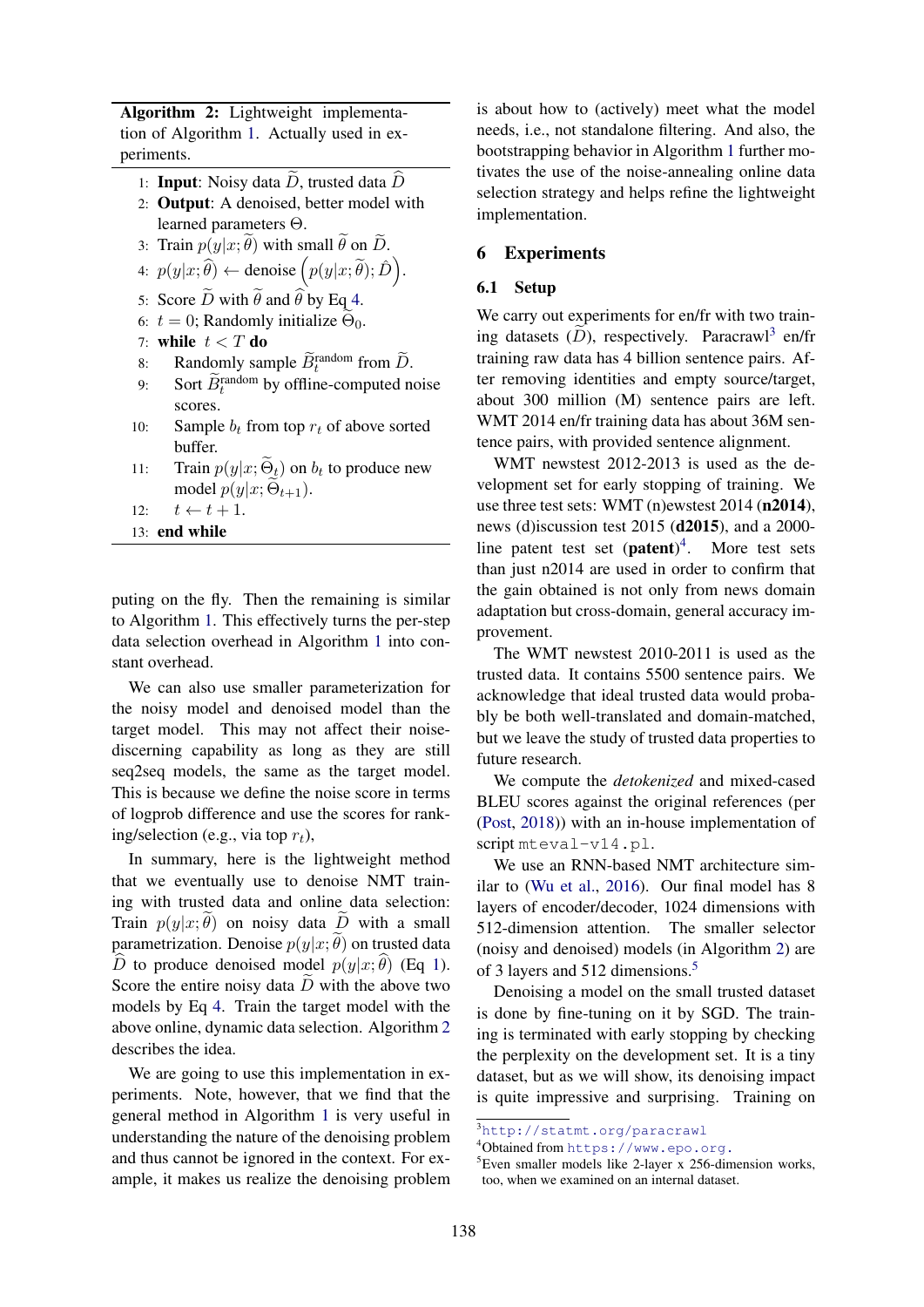such a small data can easily overfit, we thus use a very small learning rate 5e-5 so that the training progresses slow enough for us to reliably catch a good checkpoint before training stops.

In Paracrawl trainings, we train for 3M steps using SGD with learning rate 0.5 and start to anneal/reduce the learning rate at step 2M by halving it every 200k steps. In WMT training, we train for 2M steps with learning rate 0.5 but start to anneal learning rate at step 1.2M with the same pace. We use dropout 0.2 for the WMT training. We did not use dropout for Paracrawl training due to its large training data amount.

To dynamically anneal the data batch quality (Eq 5), we set hyper-parameter  $H$  to step 1.1M. 0.2 is used as the floor selection ratio,  $r_t$ . The rationale for the choice of  $H$  is so that when learning rate annealing happens,  $r_t$  is close to its minimum value to ensure the training is indeed trained on the desired, best selected data.

### 6.2 Training data cleanness

To measure how noisy the datasets are, we randomly sample 2000 sentence pairs from the WMT dataset. Human raters were asked to label each sentence pair with scales in Table 2.

These ratings generally reflect how welltranslated a sentence pair is, however, a rating 4 does not necessarily mean that is exactly the type of data a model needs – Model's perspective on good data may not completely consistent with human, because these ratings are not necessarily connected to data loss of a model. We use these ratings mainly to assess if our noise definition correlates to these ratings to some extent, but the noise definition could do more. The rater agreement on good ( $>=$  3) or bad ( $<$  3) is 70% and we find the averaged rating is very reliable and stable to measure a small sentence pair sample.

Table 3 shows that WMT 2014 data is relatively clean: it has 40% rated as perfect; its averaged rating is 3.0 (4 being perfect). Noise introduced by sentence alignment accounts for part of the low ratings. We did not rate a Paracrawl sample, since just eyeballing a sample of the data reveals that it was noisy consisting of many boilerplates, wrong language identification, wrong translations.

#### 6.3 Noise score vs human rating

We expect the noise definition (Eq 4) to correlate with the averaged cleanness of selected data and the dynamic scheduling method schedules data



Figure 1: Noise-discerning capability of different noise scoring models. Curves are drawn by selecting, according to Eq 4, top  $x\%$  (x-axis) out of a rated sample of 2000 random sentence pairs from the WMT en/fr dataset. WMT: noise scoring models trained on WMT training data, and trusted data. Paracrawl: noise scoring models trained on Paracrawl data, and trusted data. NNLM: neural net based LM selection models trained on Paracrawl data, and trusted data. Trusted data are the same dataset.

from noisy to clean. We verify this on the sample with human ratings.

We carry out steps 1 and 2 of the practical implementation in Section 5.3.3 to produce the small noisy model and its denoised model. Recall that they are used to compute the noise in each sentence pair by Eq 4. We repeat this on the Paracrawl data and the WMT data, respectively, and thus we have two pairs of models, one for each dataset.

We apply each pair of models to score the rated WMT sample, sort the sentence pairs by noise scores. We then select  $x\%$  least noisy sentence pairs. Each  $x\%$  corresponds to a subset and we compute the averaged human rating for that subset. In Figure 1, x-axis shows  $x\%$ , the percentage out of the entire sample; y-axis shows the averaged human rating for the  $x\%$  selection subset. Going from right to left, data indeed becomes cleaner as selection becomes tighter for the scoring models in our proposed method: WMT is noise scoring models trained on WMT training data, and trusted data. Paracrawl is the noise scoring models trained on Paracrawl data, and trusted data. Trusted data are the same dataset. We explain the dot-dashed line in a later experiment (Section 6.6).

Ranking capability of the Paracrawl selector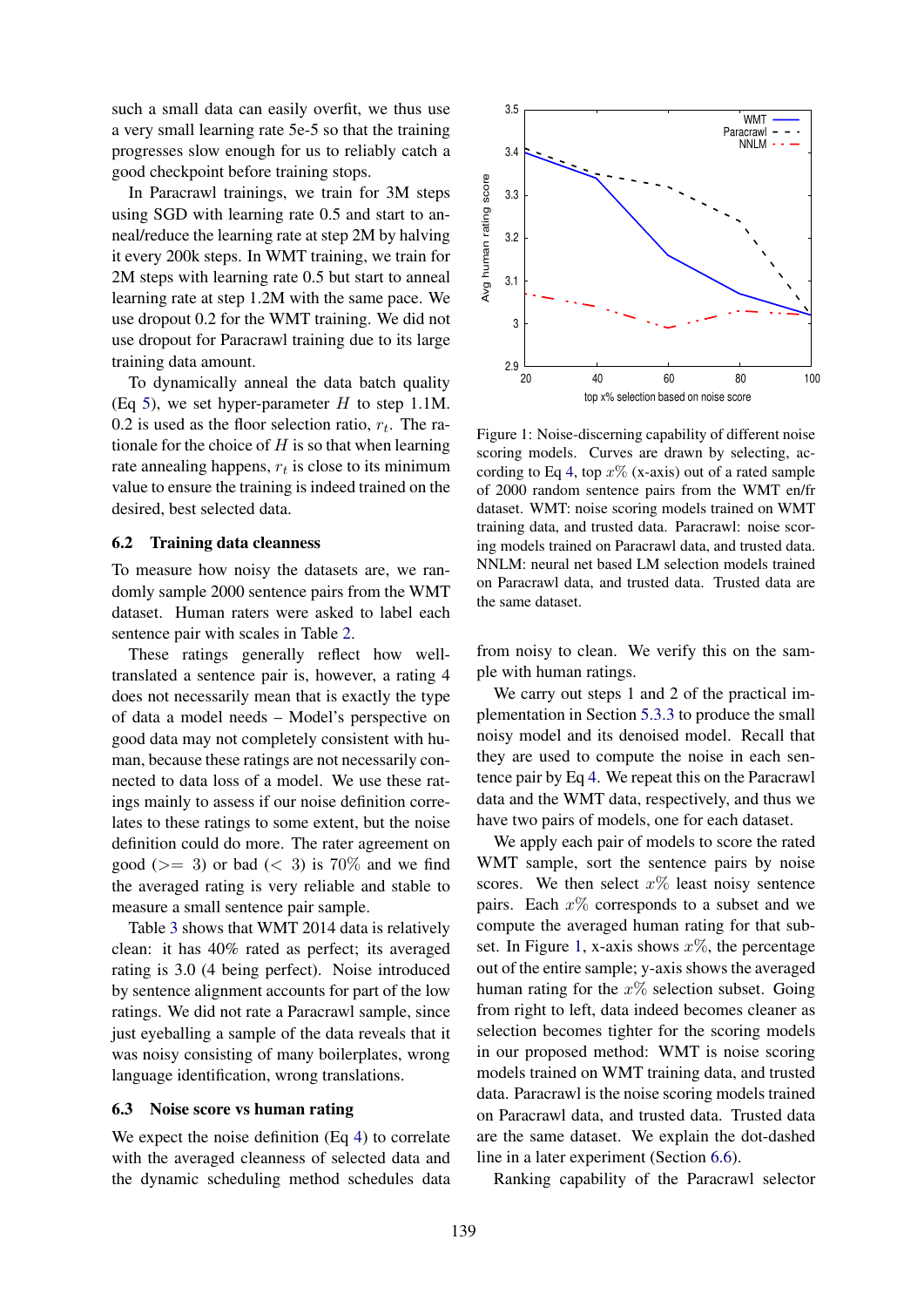| Rating scale | Explanation                                                                             |
|--------------|-----------------------------------------------------------------------------------------|
| 4 (Perfect)  | Almost all information $(90-100\%)$ in the sentences is conveyed in each other.         |
| 3 (Good)     | Most information $(70-90\%)$ in the sentences is conveyed.                              |
| 2 (Not good) | Some (30-70%) information in the sentences is conveyed, but some is not.                |
| $1$ (Bad)    | $(10-30\%)$ A large amount of information in the sentences is lost or misinterpreted.   |
| $0$ (Poor)   | $(0-10\%)$ The two sentences are nearly or completely unrelated, or in wrong languages. |

Table 2: Scales for human rating sentence pairs. Percentage ranges refer to the amount of words well translated across sentences in a pair.

| Rating scale |        |              |  |
|--------------|--------|--------------|--|
| WM'I         | $51\%$ | $10\% - 3\%$ |  |

Table 3: Rating stats on an en/fr WMT training data sample of 2000 sentence pairs.

| System                                     | n2014 | d2015 | patent |
|--------------------------------------------|-------|-------|--------|
| Paracrawl dataset                          |       |       |        |
| P1 Paracrawl baseline                      | 31.6  | 30.7  | 37.2   |
| P <sub>2</sub> Incr-denoise P <sub>1</sub> | 34.0  | 33.7  | 44.7   |
| P3 Online denoised                         | 35.2  | 35.6  | 46.9   |
| WMT dataset                                |       |       |        |
| W1 WMT baseline                            | 36.2  | 35.8  | 45.7   |
| W2 Incr-denoise W1                         | 36.2  | 35.8  | 45.7   |
| W3 Online denoised                         | 36.9  | 36.4  | 46.1   |

Table 4: BLEU scores of Denoising experiments with en/fr Paracrawl data and WMT data. "Incr-denoise P1" refers to applying the incremental denoising on the noisy baseline P1 with method in Section 5.1. Similarly for "incr-denoise W1". Under paired bootstrapped test at  $p < 0.05$ , P3 is significantly better than P2, P3 than P1, P2 than P1, on all test sets. W3 is significantly better than W1 on n2014.

seems slightly better than the WMT one in discerning noisier sentence pairs. We speculate this is because the noisy Paracrawl data "amplifies" the contrastive effect of the pair of models.

#### 6.4 BLEU scores

BLEU scores in Table 4 show the impact of denoising. For each training dataset, we have three experiments: baseline, noisy training with random data batch selection (P1 and W1); Denoising baseline with trusted data by fine-tuning the baseline on it (Eq 1) (P2 and W2); Training a model from scratch with online training by dynamic, gradually noise-reduced data selection (P3 and W3).

First of all, P1 vs P2, it is impressive that just fine-tuning a noisy baseline on a small trusted dataset yiels a big impact. P2 improves P1 by +2.4 BLEU on n2014, +3 BLEU on d2015 and

+7.5 BLEU on patent. The Paracrawl experiments and the above rating ranking curves (Figure 1) indicate the power of simple incremental denoising on trusted data (Section 5.1) when the background data is very noisy. In NMT domain adaptation literature (e.g., (van der Wees et al., 2017)), it is known that fine-tuning on domain data improves domain test sets, but it is also known that it may hurt test sets that are out of domain (forgetting). We think our experiments are the first to report the incremental denoising power of fine-tuning on a tiny trusted data. Notice incremental denoising does not improve on WMT data (W1 vs W2) probably because WMT data is relatively cleaner. This, however, would indicate that the gain for P1 vs P2 is less likely a domain adaptation effect.

P2 vs P3 shows that the online denoising approach reduced the training noise further more and gains +1.2 n2014 BLEU, +1.9 d2015 BLEU and +2.2 patent BLEU, on top of incremental denoising on trusted data. On the WMT dataset, W2 vs W3 shows that, even though the trusted data does not directly help, the online denoising helps by +0.7 n2014 BLEU, +0.6 d2015 BLEU and +0.4 patent BLEU. We carried out paired bootstrapped statistical significance test (Koehn, 2004) between systems, at  $p < 0.05$ , P3 is significantly better than P2, P3 than P1, P2 than P1, across all test sets; W3 is significantly better than W1 only on n2014.

We also would like to note the strength of the WMT baseline system (W1). Its n2014 BLEU is 36.2, detokenized, case-sensitive. Published literatures tend to report tokenized, case-sensitive BLEU scores, for which W1 BLEU becomes 40.2 on the same test set. This is a strong score with a standard LSTM RNN network, compared to published results for this task.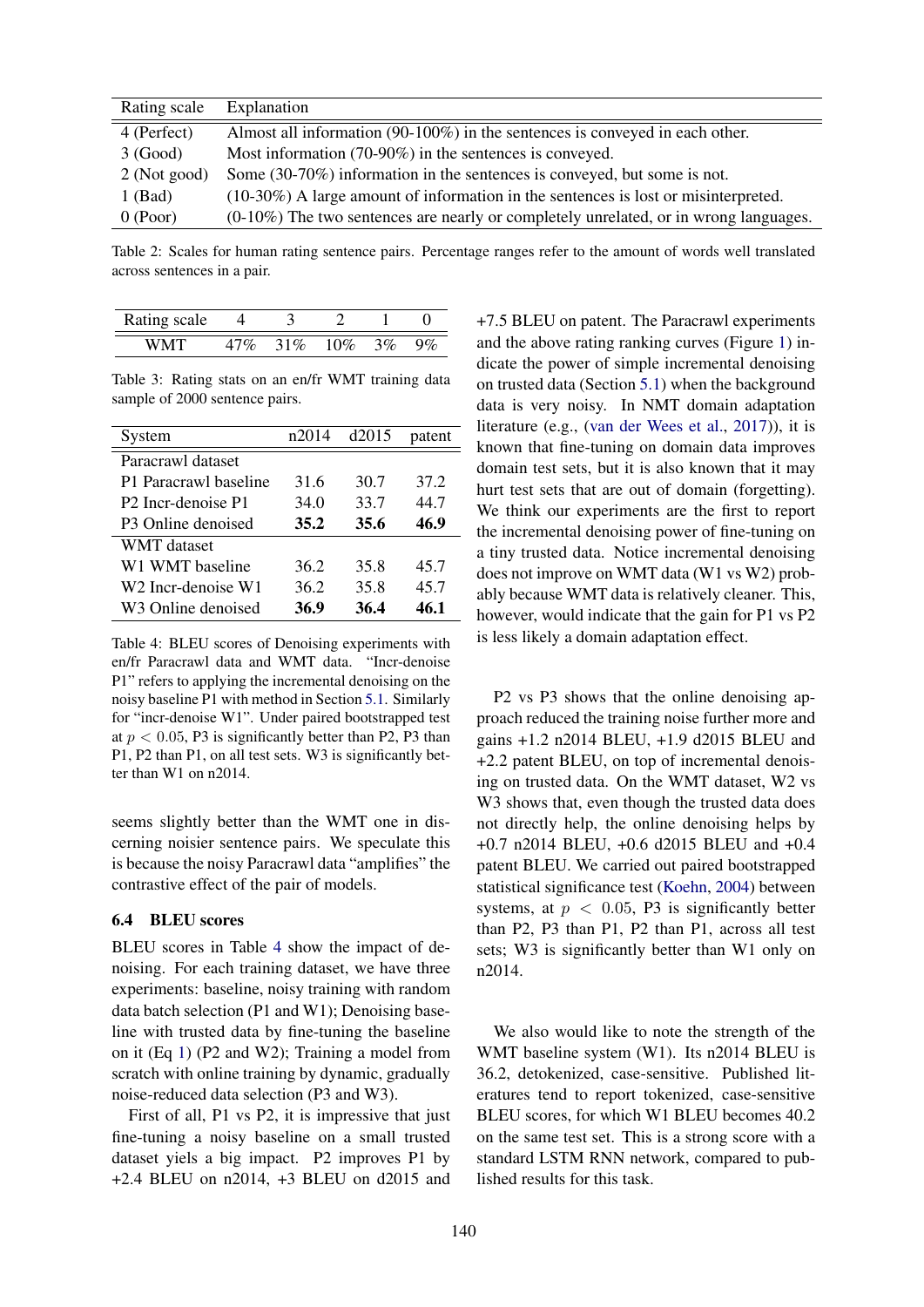| System                                         | n2014 | d2015 | patent |
|------------------------------------------------|-------|-------|--------|
| Paracrawl dataset                              |       |       |        |
| P1 Random order                                | 31.6  | 30.7  | 37 2   |
| P3 Online denoised                             | 35.2  | 35.6  | 46.9   |
| P <sub>4</sub> Reverse order of P <sub>3</sub> | 32 G  | 311   | 40.9   |

Table 5: Online denoising: NMT trained on data sorted according to noisiness level. P3 is trained on noisier to cleaner data order. Reversely, P4 is trained on cleaner to noisier data order.

.

#### 6.5 Data order

Our online denoising method dynamically selects data batches whose noise is gradually reduced to train the target model. We carry out two sets of experiments to prove that this is necessary for denoising.

In the first experiment, we compare P3 (in proposed data order) to the "reverse" of P3, where data batches are dynamically scheduled in a reverse, noise gradually increasing order such that the model is trained on cleaner data earlier and then noisier data later (i.e., by simply flipping the sign of Eq  $4$ ) – The entire training then becomes a continuous reverse fine-tuning. Table 5 shows that the reverse order (P4) clearly does not work as effective for denoising, even though P4 still slightly improves the baseline with random data selection (P1 in Table 4).

In another experiment, we select 3 data subsets based on the amount of noise in each sentence pair, each subset being noise-reduced to different degree. For example, we select top 80% least noisy sentence pairs (denoted as  $S_{80\%}$ ) out the entire Paracrawl data. Then we select the top half of  $S_{80\%}$  which is essentially 40% of the Paracrawl data. We denote it as  $S_{40\%}$ , similarly,  $S_{20\%}$ , therefore  $S_{80\%}$   $\supset S_{40\%}$   $\supset S_{20\%}$ . And we expect the averaged noise in the smaller percentage would be less according to Figure 1. Then we fine-tune P1 (noisy baseline) on  $S_{80\%}$  with early stopping on devset, followed by the fine-tuning on  $S_{40\%}$  and then  $S_{20\%}$ . Table 6 shows that each stricter subset is able to boost the previous training across all test sets, by further denoising. This also confirms the importance of the right data order in denoising.

P3 vs P4 seems to confirm the spirit of Curriculum Learning (Bengio et al., 2009) – CL promotes ordering data to gradually focus on those most important examples, and here the training has a better

|    | Subset     | n2014 | d2015 | patent |
|----|------------|-------|-------|--------|
| P1 |            | 31.6  | 30.7  | 37.2   |
| P5 | $S_{80\%}$ | 33.1  | 32.3  | 44.3   |
| Р6 | $S_{40\%}$ | 33.9  | 34.4  | 45.1   |
| P7 | $S_{20\%}$ | 34.4  | 34.6  | 45.6   |

Table 6: Nested datasets: Data order is important for denoising.  $S_{80\%} \supset S_{40\%} \supset S_{20\%}$  with stricter/smaller set less noisy.

outcome (P3) by training on progressively noisedreduced data.

#### 6.6 Language model selection

The proposed method uses seq2seq NMT models for online data selection. We can replace them with neural network language models (NNLM) with everything else the same, to confirm that the LM based method that is popular for domain data selection is not designed for denoising.

We first check if the NNLM selection scores correlate with human ratings. As shown by the dot-dashed line (red) in Figure 1, it does not seem to – As we tighten the selection percentage (from right to left), the averaged rating of sentence pairs falling into that percentage does not increase, but the method that employs the seq2seq models to compute noise scores (Eq 4) does.

We also compare the BLEU scores of the NNLM selection and the NMT selection. To that end, we select top 20% data and use it to fine-tune the noisy Paracrawl baseline (P1), for the NNLM method and the proposed method, respectively.

We had to resolve an issue in the NNLM selection experiment. Recall that the trusted data we use is from WMT newstest 2010-2011 and the development set we use for stopping the training is WMT newstest 2012-2013. WMT newstests across years do not seem to be in the same domain, as a result, the perplexity on devset never drops in training with trusted data. This would be additional evidence that improvements from our proposed denoising approach is unlikely from domain adaptation. In the end, we had to extract randomly 1000 lines out of the trusted data as the devset for early stopping and use the remaining as the trusted data when training the denoised model  $\hat{\theta}$  that is used to compute the noise scores (or data relevance in the NNLM case) by Eq 4.

The BLEU scores in Table 7 show the clear difference. The NNLM method does not discern noise and thus the top selection would be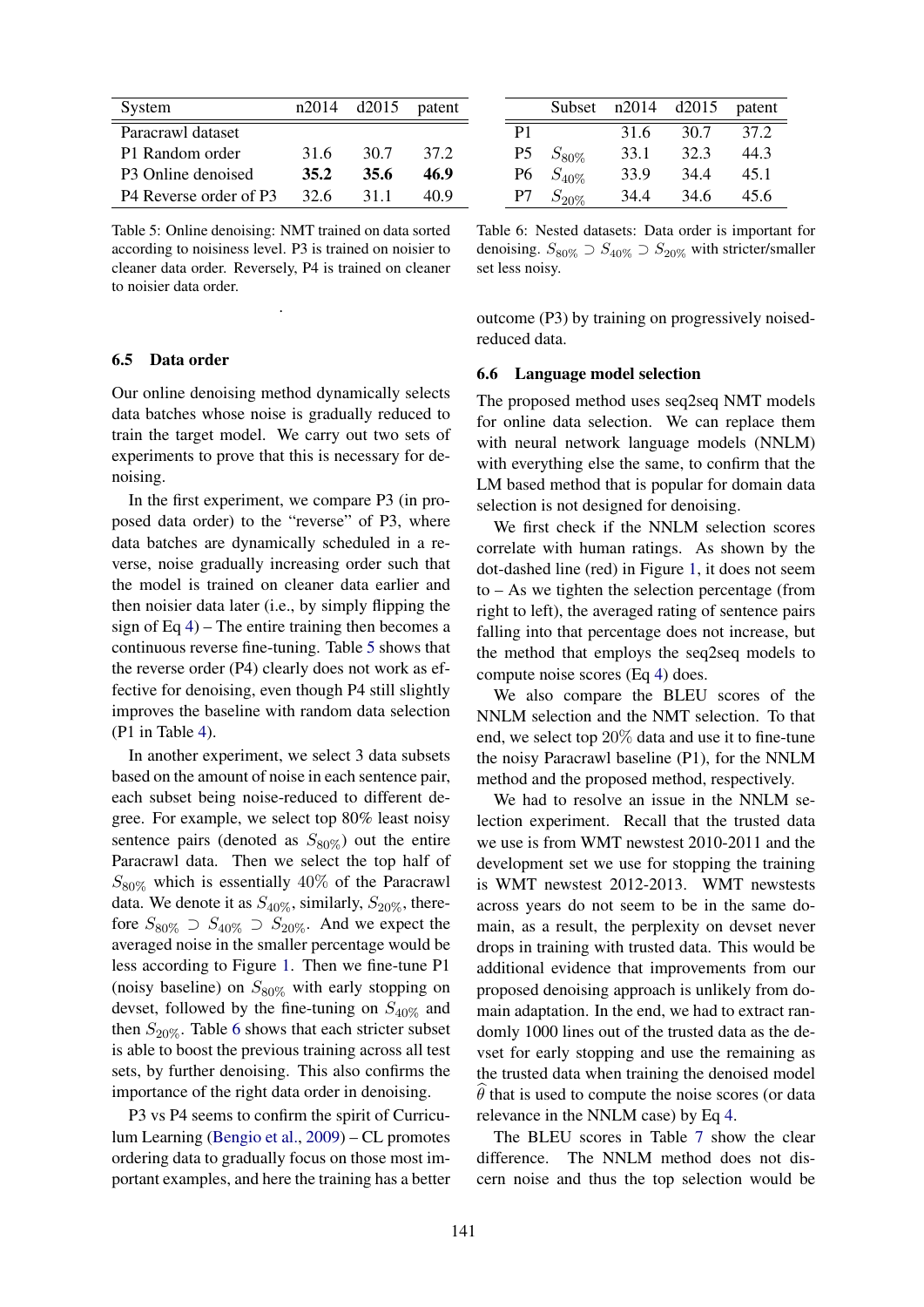| System                | n2014 | $d2015$ patent |      |
|-----------------------|-------|----------------|------|
| P1 Paracrawl baseline | 31.6  | 30.7           | 37 2 |
| P8 P1+NMT 20%         | 34.3  | 34.7           | 45.8 |
| P9 P1+NNLM 20%        | 31.8  | 30.5           | 354  |

Table 7: LM method does not denoise, but NMT method (proposed) does; and a denoised model has improved general translation accuracy. P1+NMT 20%: fine-tune P1 with top 20% selection by NMT method. P1+NNLM 20%: fine-tune P1 with top 20% selection by NNLM method.

as noisy as the baseline data. As a result, finetuning the noisy baseline (P1) would not improve. As a matter of fact, the patent BLEU drops over baseline, probably indicating that domain data selection causes data bias. The proposed method, on the other hand, performs clearly better (P8), for example, compared to P9, +2.5 BLEU on n2014, +3.8 BLEU on d2015 and +10.4 BLEU on patent. These prove the effectiveness of the proposed method in producing better systems on noisy data.

# 6.7 Discussion

The research in (van der Wees et al., 2017) that selects data with neural language models show that dynamically selected parallel data for domain adaptation improves domain test sets, but it can hurt test sets that are out of domain. It also shows that the dynamic online selection still underperforms the fine-tuning on domain parallel data. In our denoising results, the online denoising (e.g., P3) can significantly outperform the simple finetuning (e.g., P2).

We clarify that our method could potentially work with other data filtering methods. For example, if the underlying noisy data has already been filtered, applying online denoising with trusted data could potentially bring even further improvement than no pre-filtering.

# 7 Conclusion and Future Research

Domain data selection and domain adaptation for machine translation is a well-studied topic, but denoising training data or MT training is not yet, especially for NMT training. In this paper, we generalize the recipes of effective domain data research to address a different and important data quality for NMT – data noise. We define how to measure noise and how to select noise-reduced data batches to train NMT models online. We show that the noise we define correlates with human ratings and that the proposed approach yields significantly better NMT models.

The method probably can be tried to denoising for other seq2seq tasks like parsing, image labeling. It seems interesting to study and understand the properties that trusted data should have. It also sounds an interesting research to discover better data orders.

# Acknowledgments

The authors would like to thank George Foster for his help refine the paper and advice on various technical isses in the paper, Thorsten Brants for his earlier work on the topic, Christian Buck for his help with the Paracrawl data, Yuan Cao for his valuable comments and suggestions on the paper, and the anonymous reviewers for their constructive reviews.

# References

- Amittai Axelrod, Xiaodong He, and Jianfeng Gao. 2011. Domain adaptation via pseudo in-domain data selection. In *Proceedings of the 2011 Conference on Empirical Methods in Natural Language Processing*, pages 355–362.
- Yoshua Bengio, Jérôme Louradour, Ronan Collobert, and Jason Weston. 2009. Curriculum learning. In *Proceedings of the 26 th International Conference on Machine Learning*, page 86–96, Montreal, Canada.
- Denny Britz, Quoc Le, and Reid Pryzant. 2017. Effective domain mixing for neural machine translation. In *Proceedings of the Second Conference on Machine Translation*, pages 118–126. Association for Computational Linguistics.
- Boxing Chen and Fei Huang. 2016. Semi-supervised convolutional networks for translation adaptation with tiny amount of in-domain data. In *Proceedings of the 20th SIGNLL Conference on Computational Natural Language Learning (CoNLL)*, pages 314–323.
- Boxing Chen, Roland Kuhn, George Foster, Colin Cherry, and Fei Huang. 2016. Bilingual methods for adaptive training data selection for machine translation. In *AMTA*.
- Mia Xu Chen, Orhan Firat, Ankur Bapna, Melvin Johnson, Wolfgang Macherey, George Foster, Llion Jones, Niki Parmar, Mike Schuster, Zhifeng Chen, Yonghui Wu, and Macduff Hughes. 2018. The best of both worlds: Combining recent advances in neural machine translation. In *ACL 2018*.